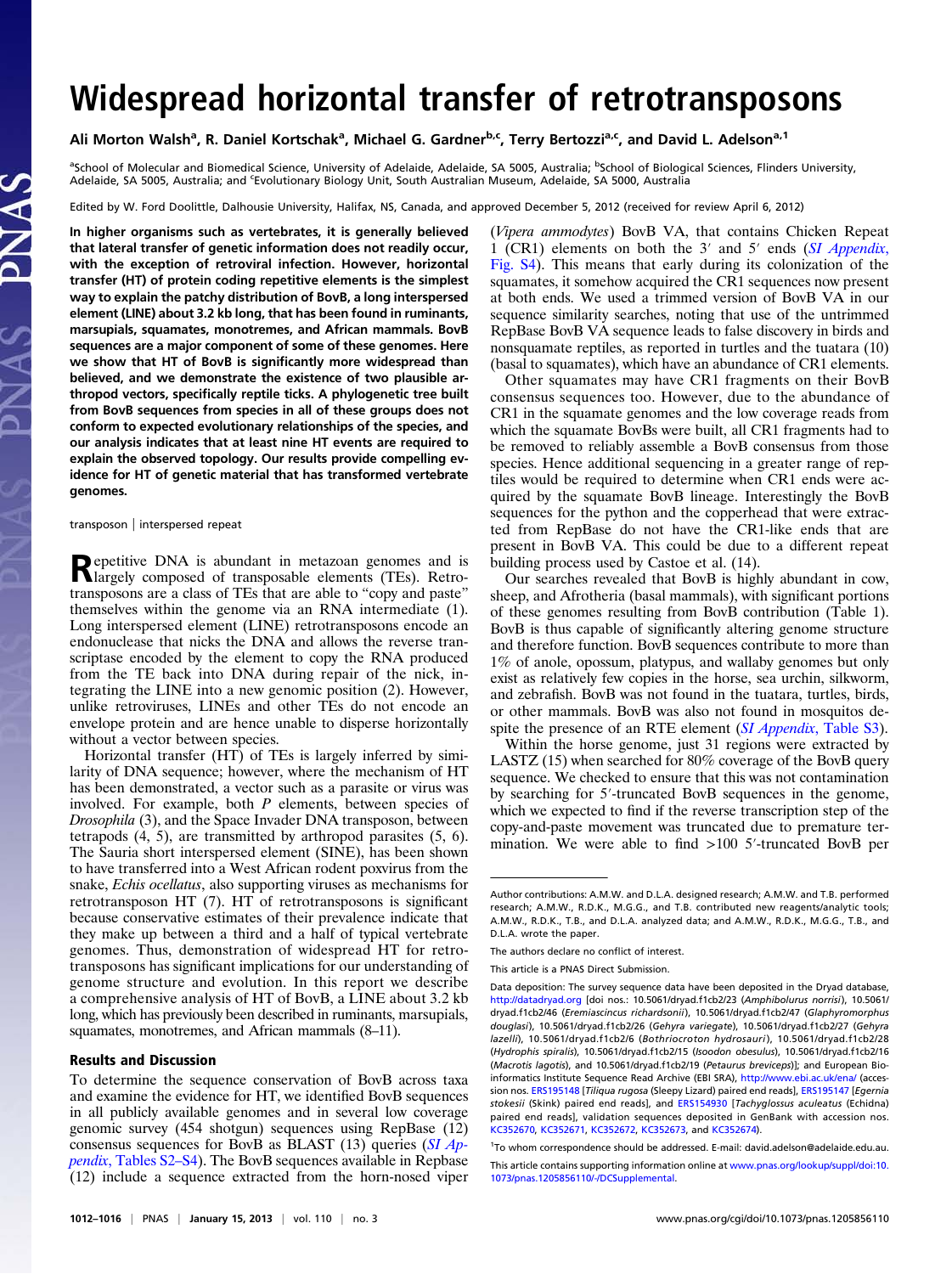### Table 1. Percentage of genome sequence contributed by BovB

| Clade      | Species common name | <b>BovB Coverage</b> |
|------------|---------------------|----------------------|
| Monotreme  | Platypus            | 1.21                 |
| Marsupial  | Opossum             | 1.3                  |
| Ruminant   | Cow                 | 18.37                |
|            | Sheep               | 15.21                |
| Equid      | Horse               | 0.11                 |
| Afrotheria | Elephant            | 11.41                |
|            | Rock Hyrax          | 6.86                 |
|            | <b>Tenrec</b>       | 8.12                 |
| Reptile    | Anole               | 1.36                 |

Genome Coverage: Table shows the percentage of the genome that masks as BovB using full-length BovB sequences as the library in RepeatMasker. Note that this is an underestimate of the impact on the genome, as it does not take into account sequences in BovB SINE derived from other sources. In the case of the cow, the total percentage of the genome attributable to BovB and derived SINE would be 25%.

chromosome, indicating that BovB has been undergoing transcription, reverse transcription, and insertion, but at a much more limited scale than in ruminants or afrotheria. Finally, the presence of horse-specific SINEs inserted into some of the full-length horse BovBs indicated that BovB has been present in the horse genome for some time (Fig. 1).

We constructed a consensus from the BovB sequences recovered from each species where possible and conducted phylogenetic analyses using both maximum likelihood (Fig. 2) and Bayesian methods (SI Appendix[, Figs. S9 and S10\)](http://www.pnas.org/lookup/suppl/doi:10.1073/pnas.1205856110/-/DCSupplemental/sapp.pdf). Both methodologies gave similar tree topologies varying only in the placement of the zebrafish, silkworm, and sea urchin sequences. Excluding these, the consensus sequences were resolved into two major clades of BovB (Fig. 2).

The largest clade comprised BovB consensus sequences from the marsupials, ruminants, ticks, and all but one of the squamates examined. Whereas the marsupials robustly grouped together, the resolution within the clade was too low to allow analysis of HT between marsupials. However, as no nonmarsupials are present in this clade, we have concluded that it is likely that BovB was present in the common ancestor of marsupials and potentially no HT has occurred since the divergence of marsupials from other mammals. Analyses with additional taxa will be required to test this hypothesis.

The BovB sequences constructed for the two reptile tick species (Bothriocroton hydrosauri and Amblyomma limbatum) nested within the squamate clade. Although the two tick species were collected from the same host (Tiliqua rugosa), they contributed independent BovB sequences to this analysis, neither of which clustered with the BovB sequences from the host. Both species feed on a diverse range of squamates (16) and the potential exists for contamination from the nucleated red blood cells of the lizard in their gut. For this reason, A. limbatum tick legs were sequenced to remove the potential for contamination.

Although contamination is a concern, and can come from various sources, we do not believe it affects our results. The DNA samples for 454 sequencing came from a number of different laboratories and samples were not extracted in one laboratory, or by one person. Pre-PCR and PCR steps were carried out in different laboratories to prevent contamination. Furthermore, the species where we have identified BovB were not amplified/ sequenced together but were amplified/sequenced in conjunction with samples where BovB was not detected. If contamination were an issue one would expect the pattern of occurrence to be random, not lineage specific, e.g., all marsupials, reptiles. We describe our controls for false BovB hits in [SI Appendix](http://www.pnas.org/lookup/suppl/doi:10.1073/pnas.1205856110/-/DCSupplemental/sapp.pdf), section [1.7.3.](http://www.pnas.org/lookup/suppl/doi:10.1073/pnas.1205856110/-/DCSupplemental/sapp.pdf) We have also directly tested for contamination by PCR amplifying and sequencing BovB from a subset of critical taxa: horse, both tick species, and the Lord Howe Island Gecko (Christinus guentheri). We were able to validate BovB in these species using freshly extracted DNA from independent specimens that were not sourced from the laboratories where the original samples were obtained, and we describe our methods and report representative results in SI Appendix[, section 3.6](http://www.pnas.org/lookup/suppl/doi:10.1073/pnas.1205856110/-/DCSupplemental/sapp.pdf). Sequences of validation samples have been deposited with GenBank.

It is also important to note that the topology seen in the squamate BovB subtree is not the topology expected from a tree built from gene orthologs or fossil records (*[SI Appendix](http://www.pnas.org/lookup/suppl/doi:10.1073/pnas.1205856110/-/DCSupplemental/sapp.pdf)*, Fig. S8). This indicates that BovB has been moving horizontally among the squamates as well as between them, ruminants, and marsupials.

The second major BovB clade includes monotremes, African mammals, the horse, and one species of gecko. The Lord Howe Island gecko appeared to have two subclasses of BovB during the consensus construction process, but only one subclass was deemed of sufficient quality to use in phylogenetic analysis. To get a suitable quality sequence for phylogenetic analysis of the other subclass, significantly more data would be required to build the other BovB subclass in this gecko. There is no suggestion of a vector at present and more widespread sequencing would be required to find a parasite or virus vector that would facilitate the HT of the BovB within this clade. The BovB from the African mammals displayed the relationship expected when building a tree from orthologous sequences, which implies that BovB was present in the common ancestor of Afrotheria and has not moved horizontally between African mammals since its incorporation in the ancestral afrotherian genome.

We compared the tree constructed from BovB sequences to the tree constructed from protein orthologs in OrthoDB: Database of Orthologous Groups (17), and TimeTree of Life data (18) using the program SPRIT (19), that estimates the number of required subtree prune and regrafts (SPR) to transform one tree into another. It is apparent from the representation of SPRIT output shown in Fig. 3 that nine SPR are required to explain the observed BovB-based topology. Each SPR corresponds to at least one HT event, therefore we conclude that at least nine interspecies HT events have occurred during the evolutionary history of BovB. This is significantly more than previous estimates



Fig. 1. SINEs inserted into BovB in the horse genome. This is a visual representation of 3 of 31 nearly fulllength horse BovBs according to RepeatMasker (31) using the RepBase (12) horse repeat library. Mid-gray rectangles indicate masking as RTE-1 EC, which is the RepBase equivalent of the horse BovB consensus sequence we constructed. Square gray boxes represent the presence of horse ERE SINE sequences.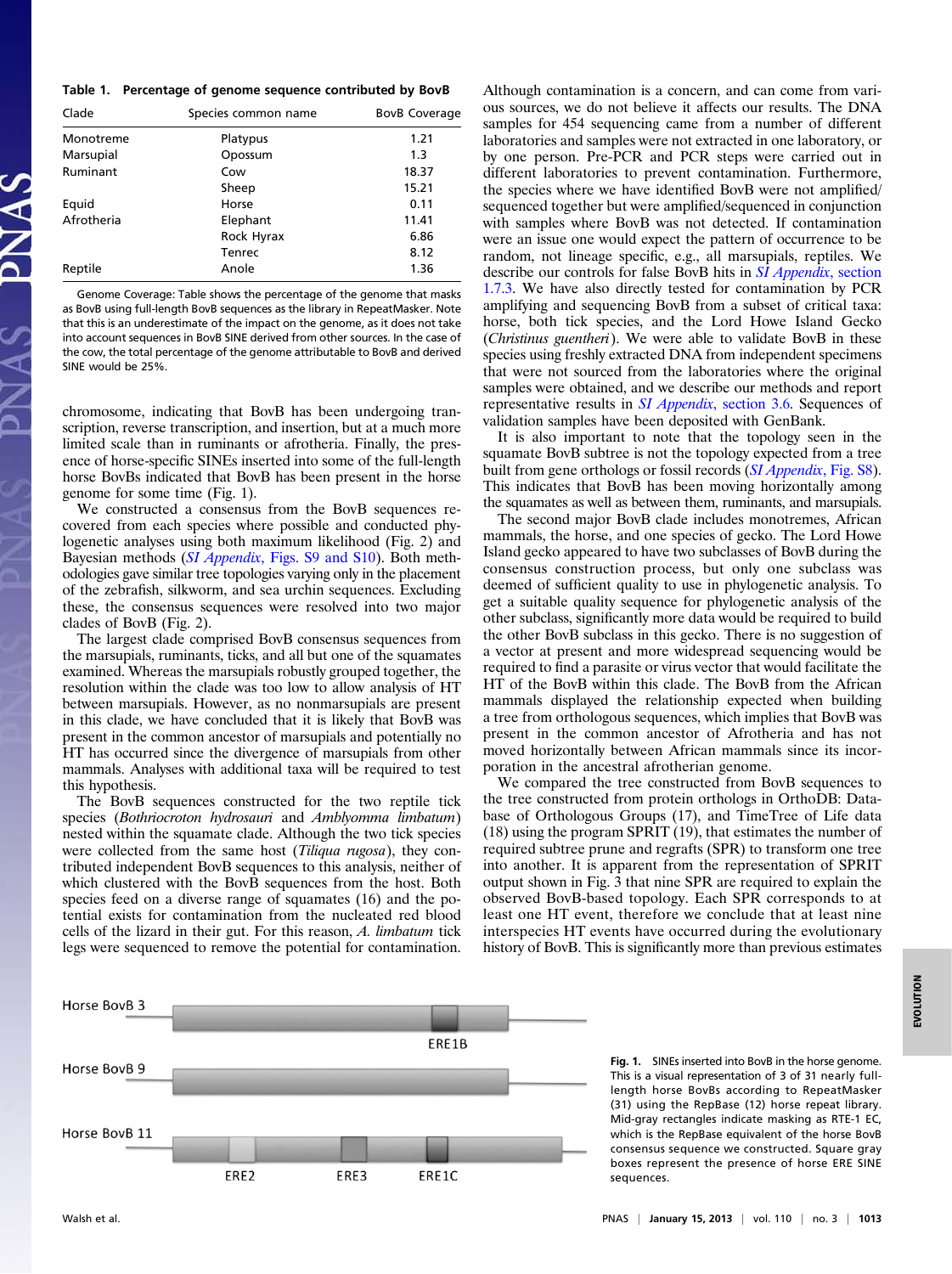

Fig. 2. Phylogenetic tree of BovB sequences showing the distribution of BovB across taxa. Maximum likelihood tree built using FastTree (35) from the fulllength BovB sequences extracted from full genome sequence and those constructed from low coverage reads. The sequences were aligned with MUSCLE (29) and processed by Gblocks (34) to limit the effect of indels, making an alignment that was 2858 bp long. Local support values are only shown for those nodes with support less than 0.9. Branch colors indicate important BovB clades: marsupials in purple, reptiles/ruminants/ticks in green, monotremes/Afrotheria/horse in orange, and the RTE clade in maroon, used to root the tree. Taxa showing BovB are colored taxonomically, with marsupials in purple, reptiles in green, ruminants in dark blue, arthropods in yellow, Afrotheria in red, monotremes in pink, horse in blue, zebrafish in gray, sea urchin in light blue, and silkworm in orange. The RTEs are in maroon.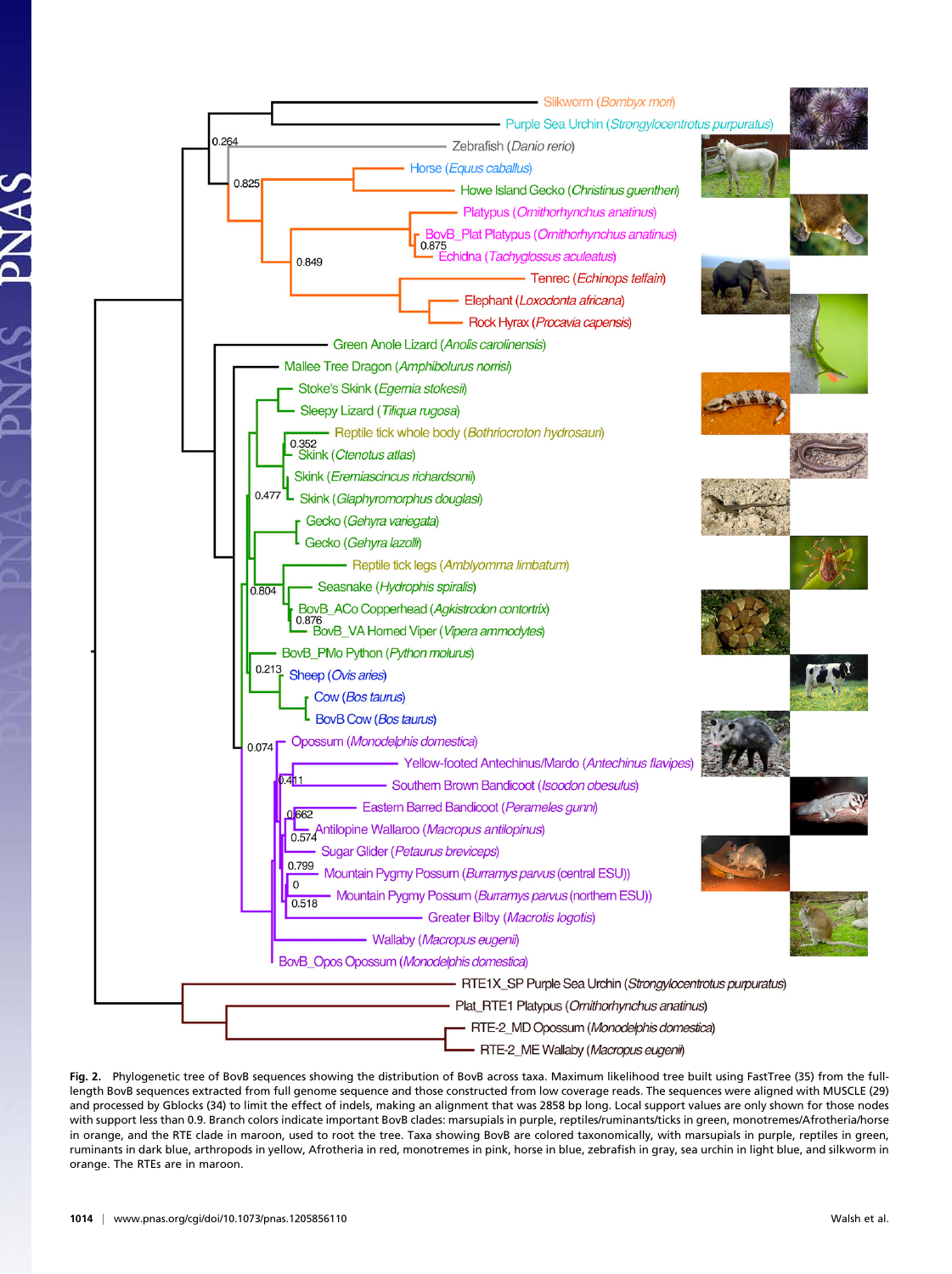

Fig. 3. Horizontal transfers. This is a representation of the least number of subtree prune and regrafts (SPR) required to turn the control tree built from protein orthologs (A), into the tree built from the BovB sequences (J) through intermediates B-I. The movement that corresponds to the SPR in the next tree is shown by the arrow and the SPR that made the current tree is shown in red. D, Danio rerio; Eq, Equus caballus; Mo, Monotremata; Ec, Echinops telfairi; Lo, Loxodonta africana; Pr, Procavia capensis; Ig, Iguanidae; Me, Metatheria; Ag, Agamidae; Ru, Ruminantia; Bt, Bothriocroton hydrosauri; Sc, Scincidae; Ge, Gekkonidae; Am, Amblyomma limbatum; Se, Serpentes; Bm, Bombyx mori; and St, Strongylocentrotus purpuratus.

of one or two (9, 20) and could increase with the inclusion of new taxa and higher quality data that refines the position of taxa on the BovB and protein ortholog trees.

BovB is capable of expanding within a diverse range of species including warm- and cold-blooded animals and shows a large variability in its accumulation of substitutions in different species; showing a low number of substitutions per site in the anole and a very high number in the opossum (Table 2).

The analysis of BovB HT revealed that ticks may have transferred DNA between snakes and lizards and into ruminants and marsupials. Although we cannot identify the exact tick species, it is known that species of Amblyomma and Bothriocroton infest mammals, marsupials, and monotremes, and that *Amblyomma* sp. are highly important parasites of domestic animals and man in Africa and America (21). Further work is needed to understand why BovB has been so successful at colonizing some genomes, for example the cow and elephant, and so unsuccessful in others, like the horse. In extreme cases such as the cow, almost a quarter of the genome is the result of BovB and derived SINE sequence retrotransposition, with one reported instance of exaptation into a protein-coding gene (22). The timing of HT for BovB is difficult to determine. HT in terrestrial animals could have occurred via a common mechanism/vector before the breakup of Gondwanaland 175–140 Mya (23). Alternatively, it could have occurred much later if migratory birds or insects were transfer partners. In this context it is worth noting that immature stages of Amblyomma sp. are found on wild birds (24). Resolution of these phylogeographic alternatives will have to await the availability of additional genome sequence data.

The frequent horizontal movement of BovB illustrates the significant impact HT has had on animal genomes; expansion of BovB in various lineages has contributed large amounts of sequence (and presumably structural variation) to the genomes of distantly related species. It is tempting to speculate that BovB is not the only retrotransposon to have jumped between species, and further investigation will be required to test this hypothesis. Despite public concern over the transfer of genetic material to create genetically modified organisms, it appears that Mother Nature has been quietly shuffling genomes for some time.

# Materials and Methods

A flowchart and detailed description of methods, including perl scripts used are available in [SI Appendix](http://www.pnas.org/lookup/suppl/doi:10.1073/pnas.1205856110/-/DCSupplemental/sapp.pdf).

## Table 2. Number of substitutions per site

| Species common name | Substitutions per site $(\sim)$ |  |
|---------------------|---------------------------------|--|
| Opossum             | $0.357 + 0.006$                 |  |
| Cow                 | $0.110 + 0.002$                 |  |
| Sheep               | $0.228 + 0.004$                 |  |
| Horse               | $0.229 + 0.003$                 |  |
| Elephant            | $0.150 \pm 0.003$               |  |
| Anole               | $0.076 + 0.002$                 |  |
| Sea Urchin          | $0.322 + 0.014$                 |  |
|                     |                                 |  |

MEGA was used to compute overall mean distances for the nearly fulllength BovBs of a selection of species. The Jukes-Cantor model was used due to its lack of inherent assumptions with gamma distribution and 90% partial deletion of missing data.